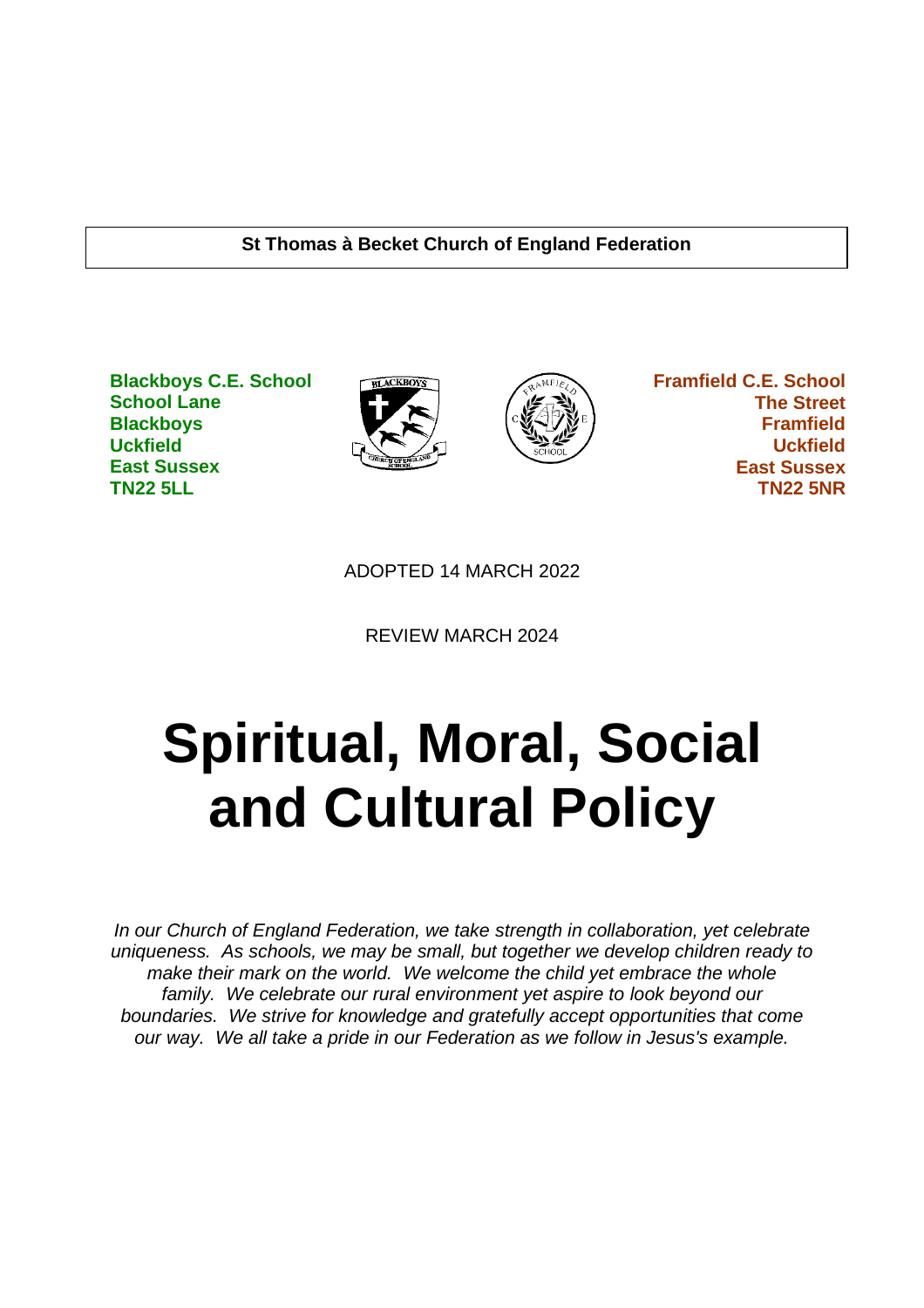| <b>Contents</b>                  | Page           |
|----------------------------------|----------------|
| Introduction                     | 3              |
| <b>Mission Statement</b>         | 3              |
| <b>General Aims</b>              | $\overline{4}$ |
| <b>Spiritual Development</b>     | 4              |
| <b>Moral Development</b>         | $\overline{4}$ |
| Social Development               | 5              |
| <b>Cultural Development</b>      | 5              |
| <b>Teaching and Organisation</b> | 5              |
| Monitoring and Evaluation        | 6              |
| <b>Review</b>                    | 7              |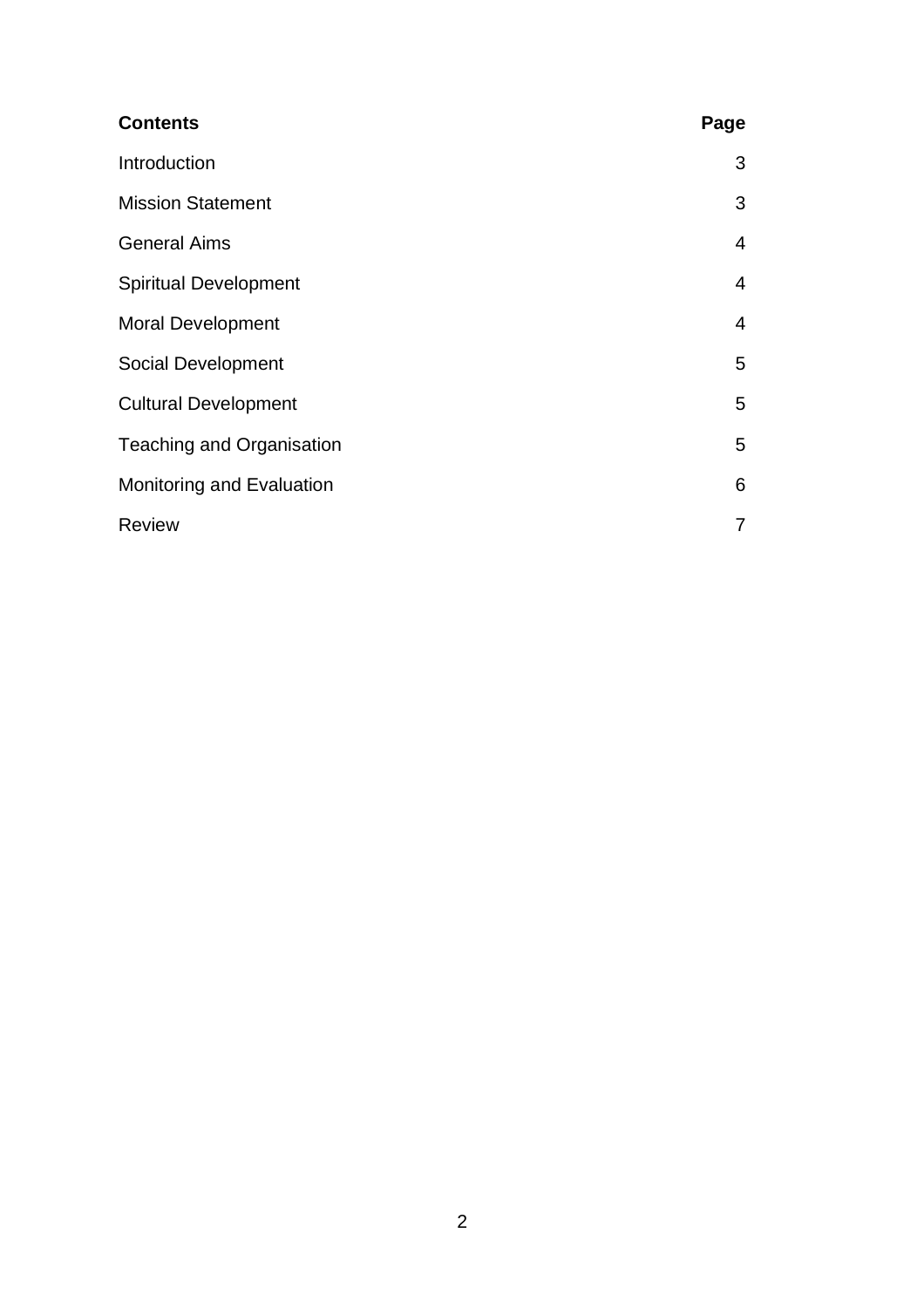# **Spiritual, Moral, Social and Cultural (SMSC) Policy**

## **Introduction**

As a Church of England Federation our Christian ethos and values underpin all we do in our community; we are an inclusive Federation and strive to provide a firm foundation for pupils of all faiths and of no faith at all.

At St Thomas à Becket Church of England Federation (which is referred to as the Federation in the rest of this document) we recognise that the personal development of pupils, spiritually, morally, socially and culturally, plays a significant part in their ability to learn and achieve. We therefore aim to provide an education that provides pupils with opportunities to explore and develop their own values and beliefs, spiritual awareness, high standards of personal behaviour, a positive, caring attitude towards other people, an understanding of their social and cultural traditions and an appreciation of the diversity and richness of the cultures explored.

## **Mission Statement**

All curriculum areas have a contribution to make to the pupil's spiritual, moral, social and cultural development and opportunities for this will be planned in each area of the curriculum.

Christian spirituality and Christian values and principles will be explored in all curriculum areas, especially in Religious Education and Collective Worship, but the integrity and spirituality of pupils from other faith backgrounds and of no faith at all, will be respected and explored. The diversity of spiritual traditions will be recognised, and pupils will be given access to alternative views.

All members of staff will model and promote expected behaviour, treating all people as unique and valuable individuals and showing (Christian) love and respect for pupils and their families.

The Federation's community will be a place where pupils can find acceptance for themselves as unique individuals and where forgiveness and the opportunity to start again is fundamental to the ethos of the schools within the Federation.

Pupils should learn to differentiate between right and wrong in so far as their actions affect other people. They will be encouraged to value themselves and others.

Pupils should understand the need for rules and the need to abide by rules for the good of everyone. Schools within the Federation should reflect, reiterate, promote and reward acceptable behaviour and provide opportunities to celebrate pupils' work and achievements. Classroom rules should reinforce this approach.

All curriculum areas should seek to use illustrations and examples drawn from as wide a range of cultural contexts as possible. This will be reflected in teachers' planning and purchasing decisions.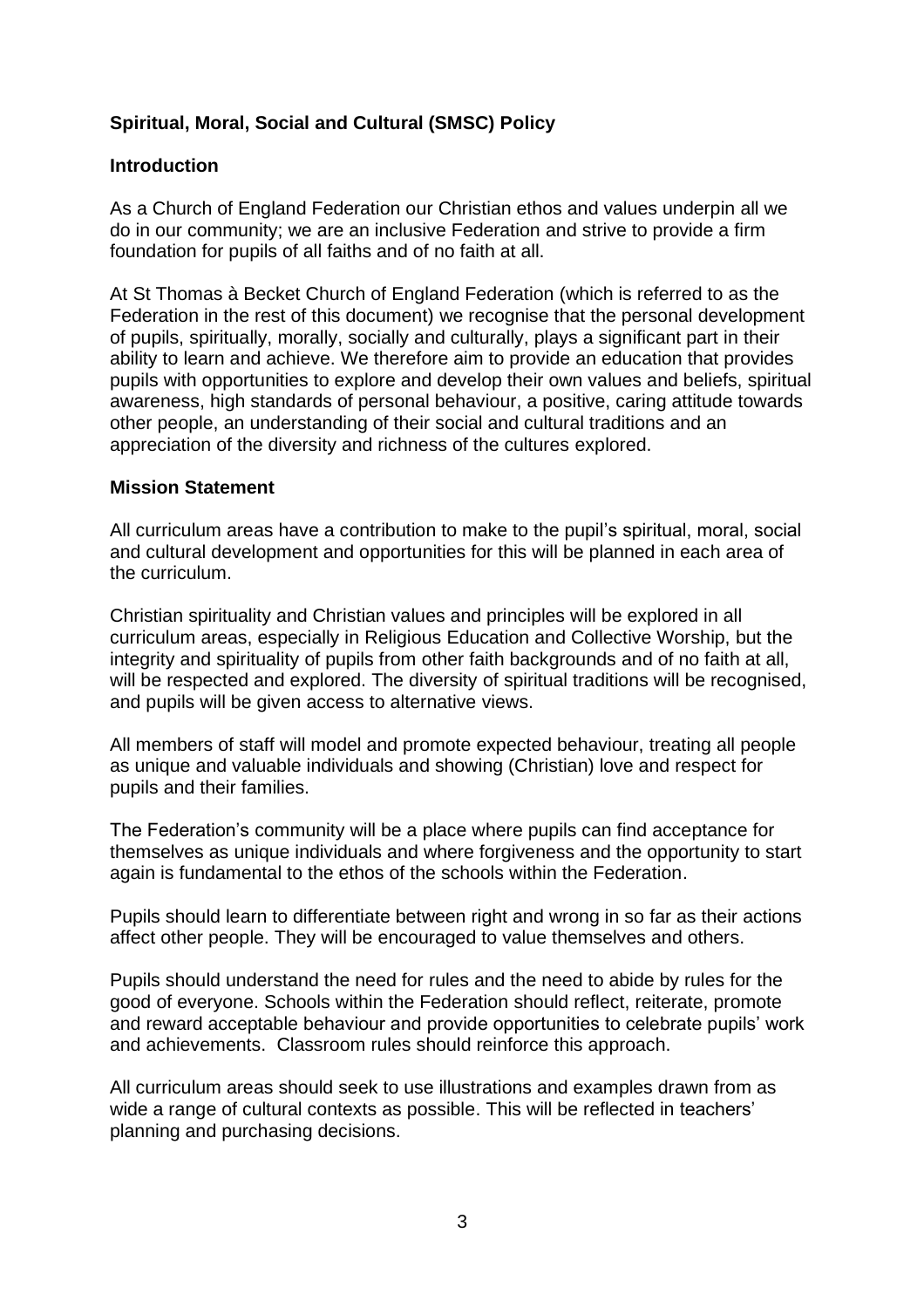## **General Aims**

- · To ensure that everyone connected with the Federation is aware of our values and principles.
- To ensure a consistent approach to the delivery of SMSC issues through the curriculum and the general life of our schools.
- · To ensure that a pupil's education is set within a context that is meaningful and appropriate to their age, aptitude and background.
- To ensure that pupils know what is expected of them and why.
- · To give each pupil a range of opportunities to reflect upon and discuss their beliefs, feelings and responses to personal experience.
- To enable pupils to develop an understanding of their individual and group identity.
- To enable pupils to begin to develop an understanding of their social and cultural Environment, and an appreciation of the many cultures that now enrich our society.
- To give each pupil the opportunity to explore social and moral issues and develop a sense of social and moral responsibility.

## **Spiritual Development**

As a Federation we aim to provide learning opportunities that will enable pupils to:

- Sustain their self-esteem in their learning experience.
- · Develop their capacity for critical and independent thought.
- Foster their emotional life and express their feelings.
- · Experience moments of stillness and reflection.
- Discuss their beliefs, feelings, values and responses to personal experiences.
- Form and maintain worthwhile and satisfying relationships.
- Reflect on, consider and celebrate the wonders and mysteries of life.

### **Moral Development**

As a Federation we aim to provide learning opportunities that will enable pupils to:

- · Recognise the unique value of each individual.
- Recognise the challenge of the teachings of Christianity.
- · Listen and respond appropriately to the views of others.
- Gain the confidence and the mindset to cope with setbacks and learn from mistakes.
- Take initiative and act responsibly with consideration for others.
- Distinguish between right and wrong.
- Show respect for the environment.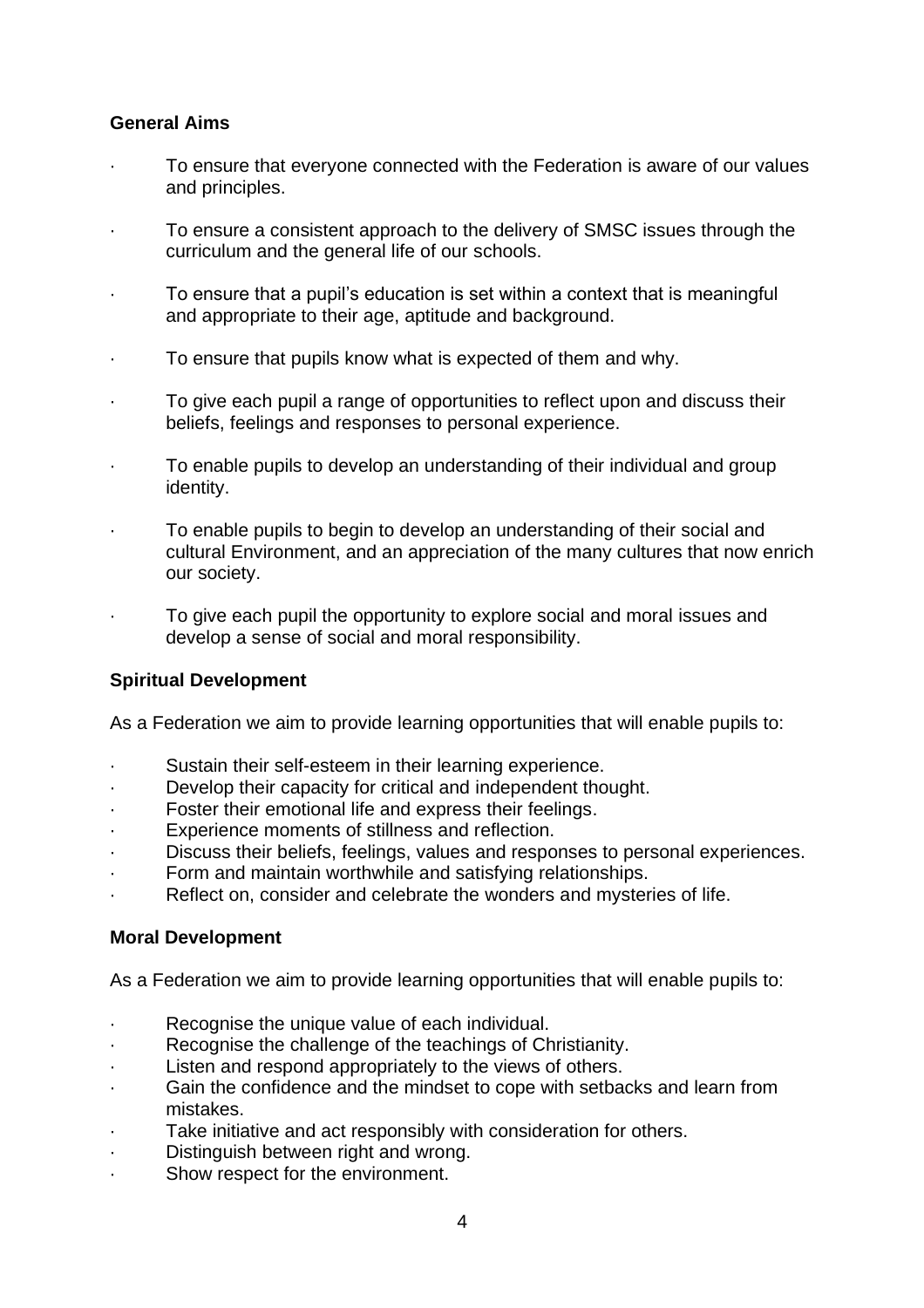Make informed and independent judgements.

## **Social Development**

As a Federation we aim to promote opportunities that will enable pupils to:

- Develop an understanding of their individual and group identity.
- · Learn about service in their school and wider community.
- Begin to understand the imperative for social justice and a concern for the disadvantaged.

## **Cultural Development**

As a Federation we aim to promote opportunities that will enable pupils to:

- Recognise the value and richness of cultural diversity in Britain, and how these influenced individuals and society.
- Recognise Christianity as a world-wide faith.
- Develop an understanding of their social and cultural environment.
- Develop an understanding of Britain's local, national, European, Commonwealth and global dimensions.

## **Teaching and Organisation**

Development in SMSC will take place across all curriculum areas, within activities that encourage pupils to recognise the spiritual dimension of their learning, reflect on the significance of what they are learning, and to recognise any challenges that there may be to their own attitude and lifestyle.

At Blackboys Church of England Primary School, 'Stop and Spare a Thought' reflection moments take place throughout the curriculum. There is a PowerPoint with a flickering candle on it and when there are moments of awe and wonder or opportunities for children to reflect spirituality, the Teacher puts the PowerPoint up on screen and gives the children time to reflect on that moment. This technique is being trialled at Blackboys Church of England Primary School during 2021/22 and if impactful, can be offered as a technique at Framfield Church of England Primary School.

All curriculum areas should seek illustrations and examples drawn from as wide a range of cultural contexts as possible.

Class discussions and circle time will give pupils opportunities to:

- Talk about personal experiences and feelings.
- Express and clarify their own ideas and beliefs.
- · Speak about difficult events, e.g. bullying, death etc.
- Share thoughts and feelings with other people.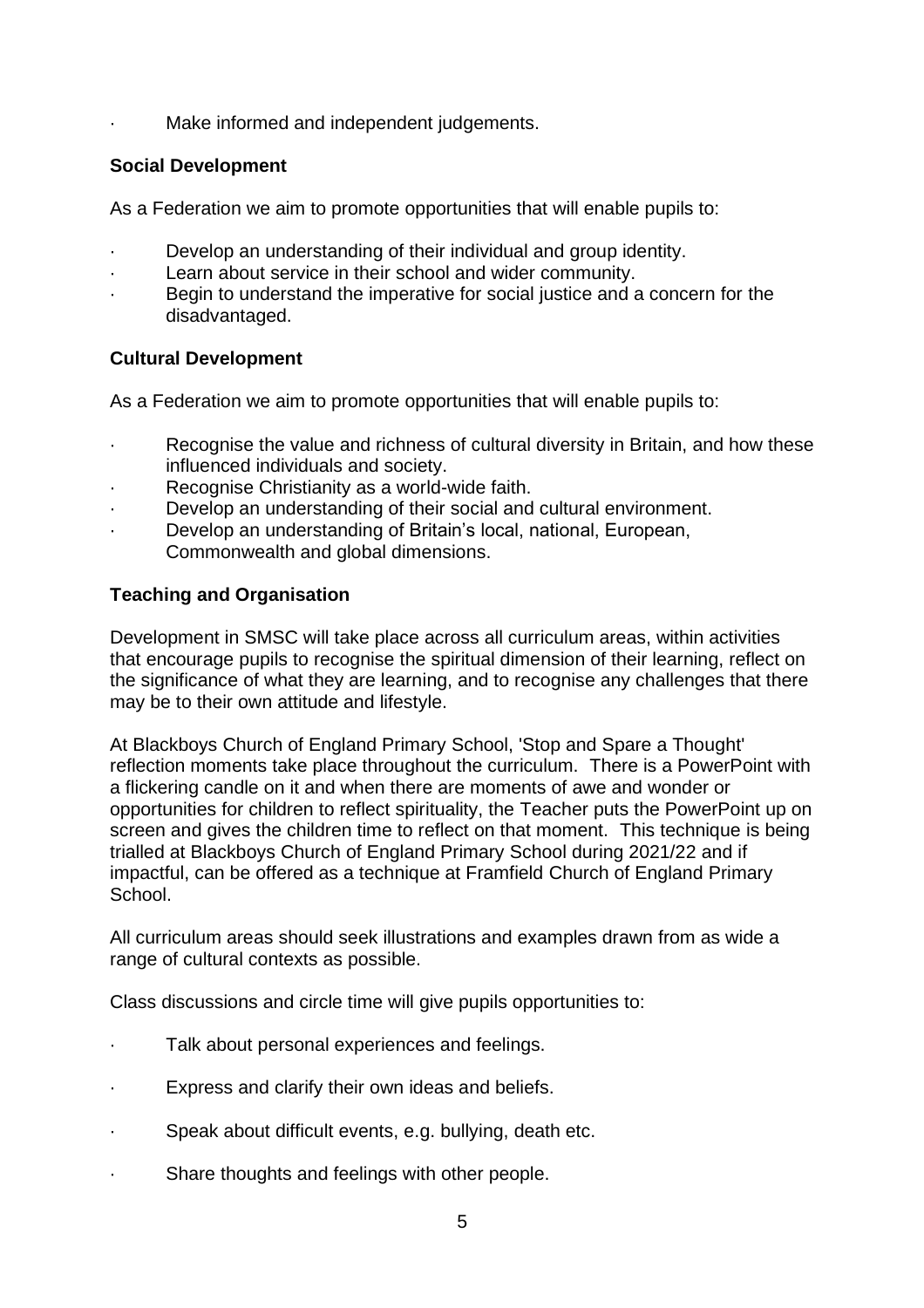- Explore relationships with friends/family/others.
- · Consider others' needs and behaviour.
- Show empathy.
- · Develop self-esteem and a respect for others.
- Develop a sense of belonging.
- Develop the skills and attitudes that enable pupils to develop socially, morally, spiritually and culturally – e.g. empathy, respect, open mindedness, sensitivity, critical awareness, etc..

Many curriculum areas provide opportunities to:

- Listen and talk to each other.
- Learn an awareness of treating all as equals and accepting people who are physically or mentally different.
- Agree and disagree.
- Take turns and share equipment.
- · Work co-operatively and collaboratively.

#### Links with the wider community

- Visitors are welcomed into schools within the Federation.
- Links with the Church are fostered through links with the local church and the Diocesan Board of Education.
- The development of a strong home-school link is regarded as very important, enabling parents and teachers to work in an effective partnership to support the pupil.
- Pupils will be taught to appreciate their local environment and to develop a sense of responsibility for it.

### **Monitoring and Evaluation**

Provision for SMSC is monitored and reviewed on a regular basis. This is achieved by:

- · Monitoring of lesson plans and teaching and learning, by the Senior Leadership Team.
- Regular discussion at staff and governors' meetings
- Audit of policies and Schemes of Work.